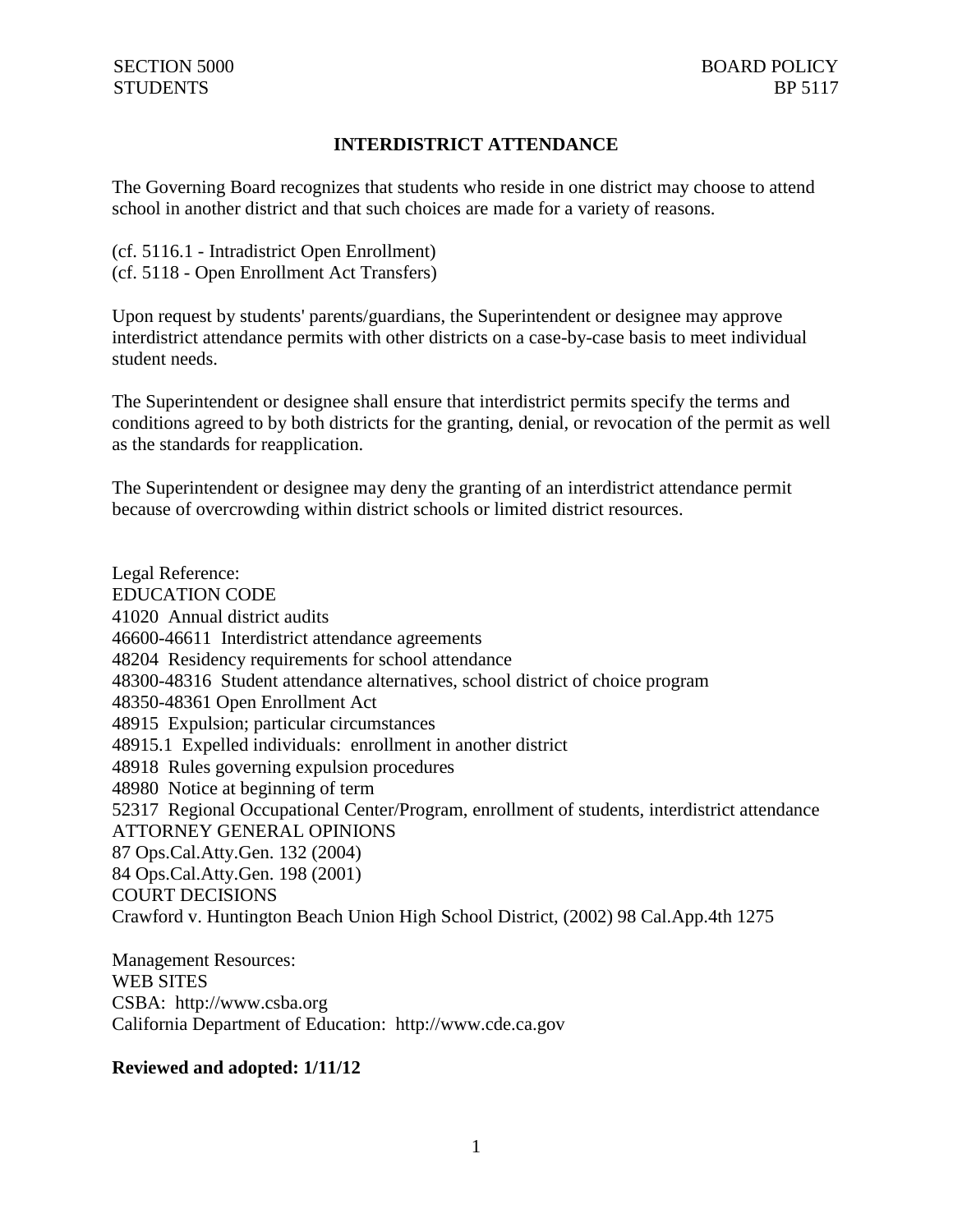## **INTERDISTRICT ATTENDANCE**

The Superintendent or designee may approve an interdistrict attendance permit for a student for any of the following reasons:

1. When the parent/guardian with whom the student resides during the week is employed within the boundaries of the receiving school for a minimum of 10 hours during the school week

2. When the student has a sibling attending the same school in the receiving district, to avoid splitting the family's attendance

3. When recommended by the school attendance review board or by county child welfare, probation, or social service agency staff in documented cases of serious home or community problems which make it inadvisable for the student to attend the school of residence

4. When there is valid interest in a particular educational program not offered in the district of residence

5. To allow the student to complete a school year when his/her parents/guardians have moved out of the district during that year

6. To allow a high school senior to attend the same school he/she attended as a junior, even if his/her family moved out of the district during the junior year

7. When the parent/guardian provides written evidence that the family will be moving into the district in the immediate future and would like the student to start the year in the district

8. To meet the student's special mental or physical health needs as certified by a physician, school psychologist, or other appropriate school personnel

(cf. 6159 - Individualized Education Program)

9. When the pupil has been determined by personnel of either the district of residence or the district of proposed enrollment to have been the victim of an act of bullying, as defined in subdivision (r) of Section 48900 (as amended, effective July 1, 2012), committed by a pupil of the district of residence

An interdistrict attendance permit shall not exceed a term of five years. Each permit shall stipulate the terms and conditions established by both districts under which interdistrict attendance shall be permitted, denied, or revoked, and any standards for reapplication. (Education Code 46600)

Once a student is enrolled in a school, he/she shall not be required to reapply for an interdistrict transfer and shall be allowed to continue to attend the school in which he/she is enrolled, except